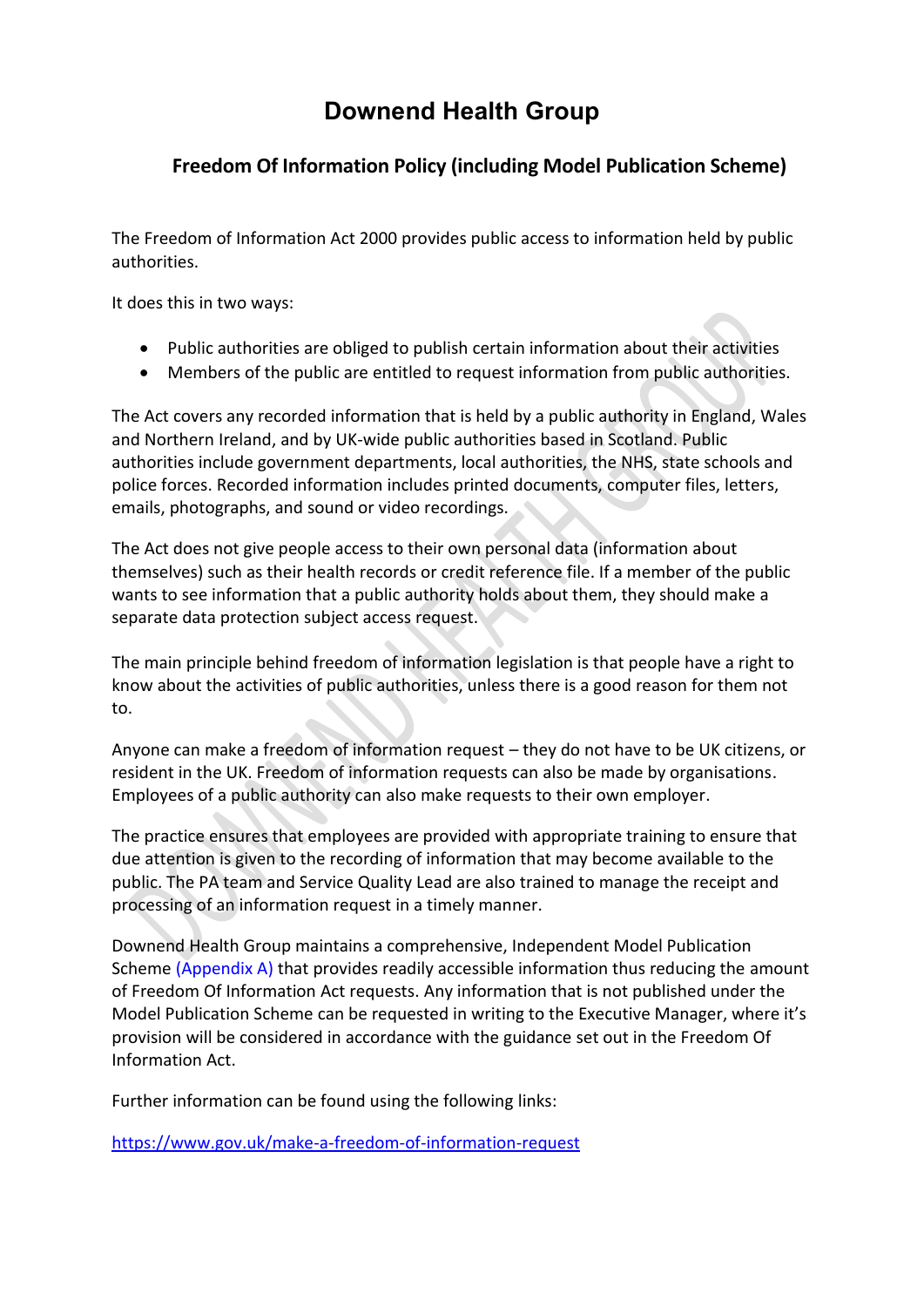[https://ico.org.uk/media/for-organisations/documents/1153/model-publication](https://ico.org.uk/media/for-organisations/documents/1153/model-publication-scheme.pdf)[scheme.pdf](https://ico.org.uk/media/for-organisations/documents/1153/model-publication-scheme.pdf)

 $\mathcal{L}_{\mathcal{S}}$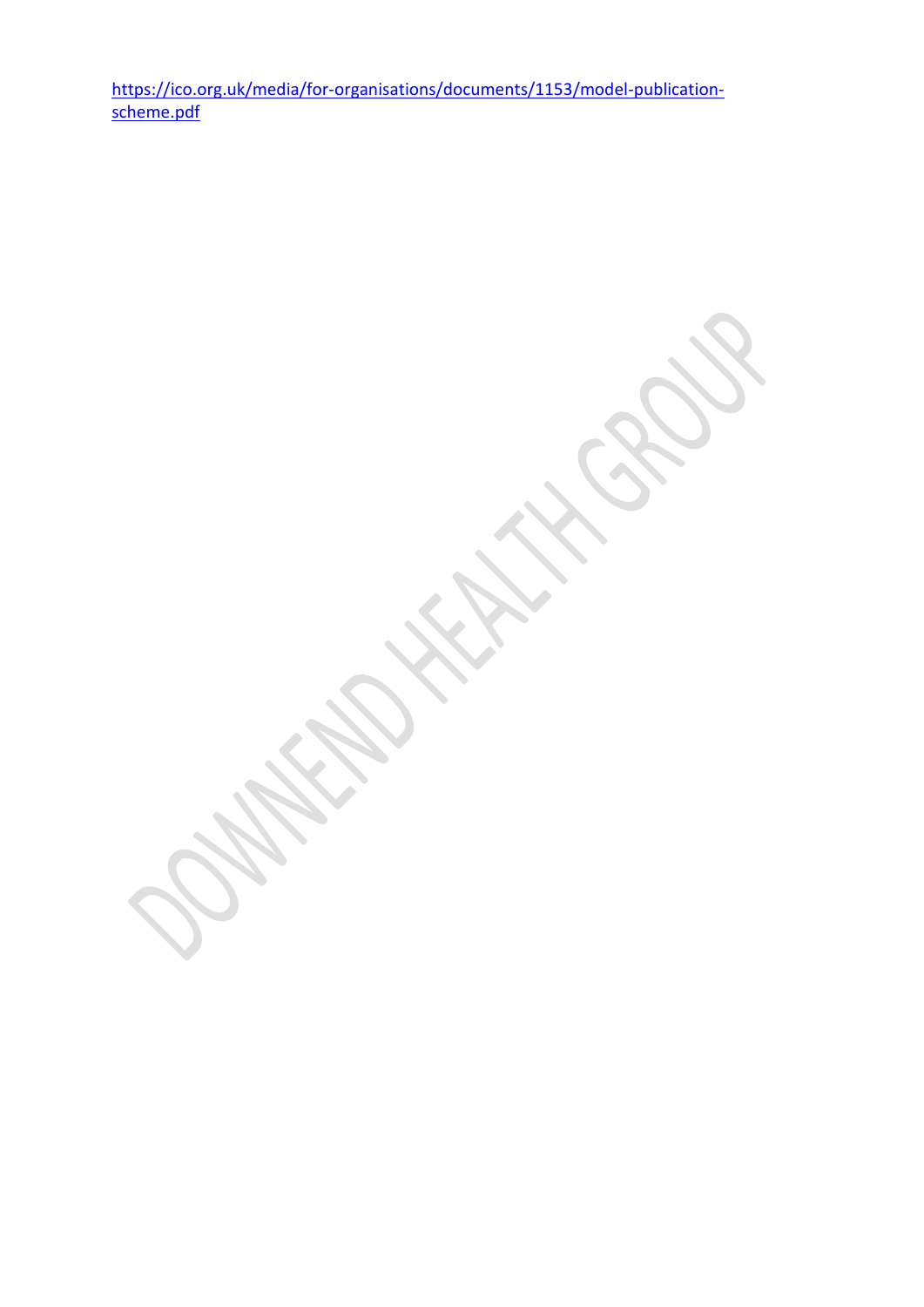# Appendix A



# **DOWNEND HEALTH GROUP MODEL PUBLICATION SCHEME 2020**

#### **INTRODUCTION**

#### **Guide to Information provided by GPs under the model publication scheme**

Under the Freedom of Information Act 2000 all public authorities are required to have and operate a publication scheme approved by the Information Commissioner. Doctors providing medical services under most contracts with the NHS in England, Wales and Northern Ireland are public authorities in respect of information relating to those services.

It is the intention of the Information Commissioner that all public authorities should adopt and operate the one model scheme that has been approved. This is a very general scheme based on the principal that all public authorities need to recognise the public interest in the transparency of the services provided for and paid for by the general public. It is a commitment to make information easily available to the public.

# **Note: The scheme is only for information held as a public authority and does not include any information that is not held, is held for other purposes or would be exempt from release.**

The scheme requires three documents to be considered:

- The model scheme itself;
- Our guidance on adopting and operating the scheme; and,
- A guide provided by the public authority indicating what information will be provided, how it will be provided and whether any charge will be made for its provision.

#### **INTRODUCTION CONT…**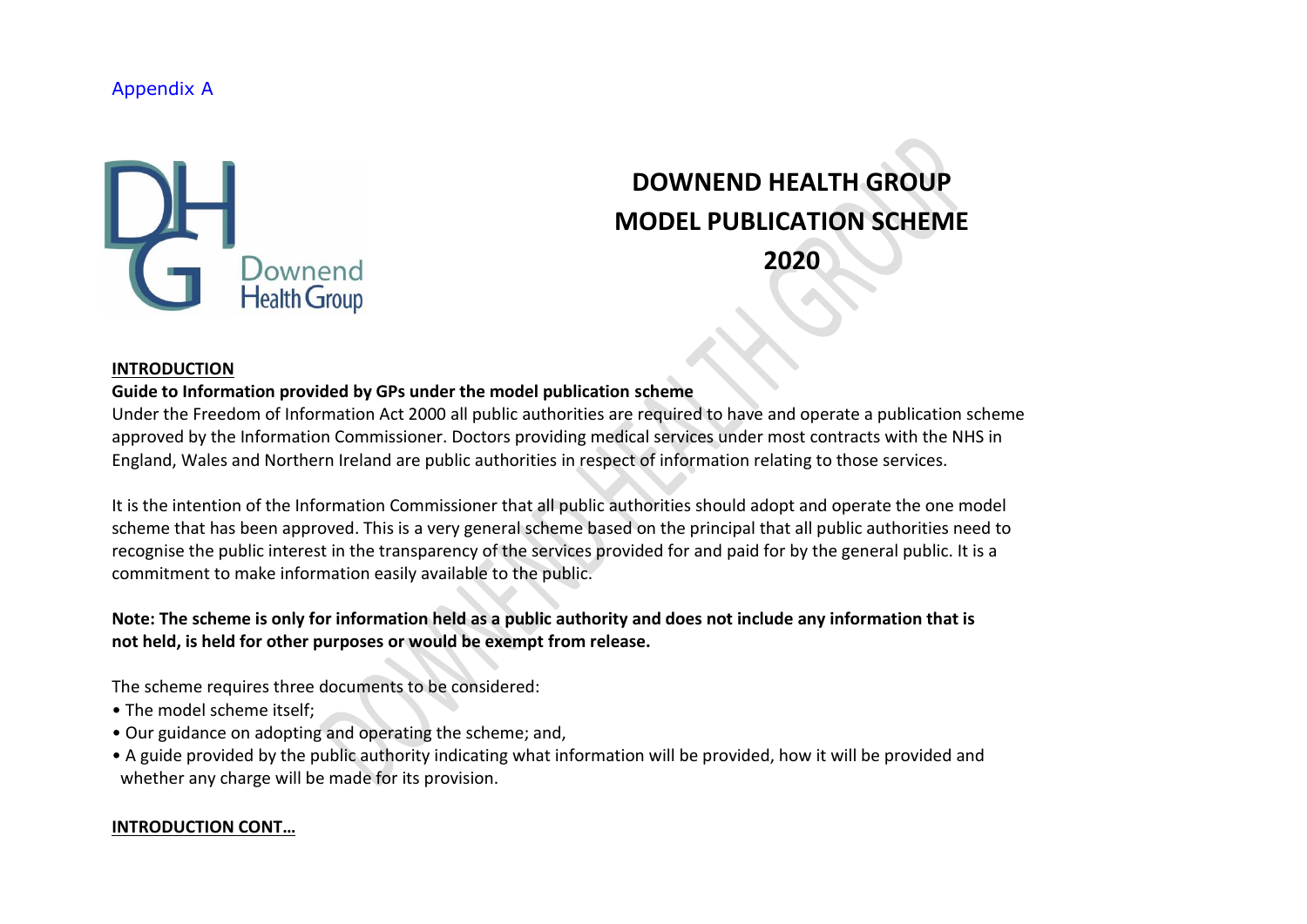Downend Health Group has adopted the Information Commissioner's Office template to ensure that information is provided in accordance with guidance. The main purpose of this scheme is to make the maximum amount of information available at the minimum inconvenience and cost to the public. Whilst the model publication scheme is free of charge, Downend Health Group reserves the right to charge an administrational charge for providing certain information. These charges will apply to photocopying, printing, postage and any direct costs incurred as a result of viewing information. Photocopying is charged at 30p per sheet and postage costs are in accordance with Royal Mail standard charges at the time of request. Payment is required for any chargeable documentation before the information is released.

The majority of information can be found, free of charge on the DHG website or in the waiting rooms of each practice, however if you are unable to find the information that you are specifically seeking, please contact the Executive Manager in writing with your requirements. It is important to note that in exceptional circumstances, some information will only be available by viewing in person. In such occurrences' an appointment will be arranged within a reasonable timescale.

Our commitment to publish information excludes any information which can be legitimately withheld under the exemptions set out in the NHS Openness Code or the Freedom Of Information Act.

Downend Health Group welcomes feedback from the community. If you have any comments regarding the operation of this publication scheme or how we have dealt with your request for information please forward them in writing to the Executive Manager.

#### **INFORMATION TO BE PUBLISHED**

#### **CLASS ONE – WHO WE ARE AND WHAT WE DO**

Under contract to the NHS, Downend Health Group provides medical services to the locality within and surrounding the Downend area of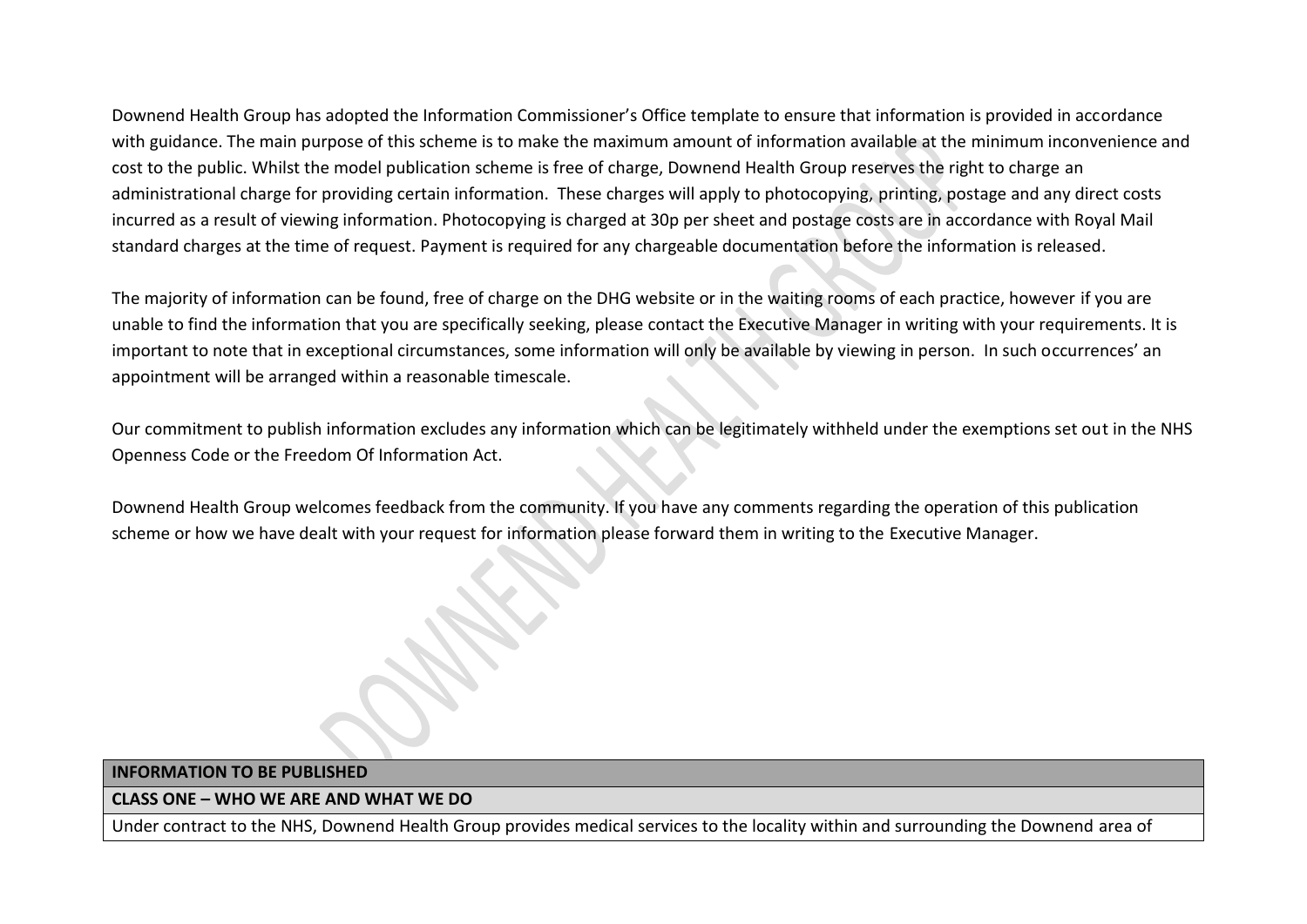Bristol. A detailed boundary guide to the geographical area covered is available on the practice website. The group successfully merged Christchurch Medical Centre and Willow Surgery in April 2018 and now operates from two different locations. The patient population covers a diverse range of population groups, with a high prevalence of elderly patients and those with LTC's. Due to COVID restrictions, Downend Health Group is currently open 5 days a week, address information and opening hours are detailed below:

| <b>Christchurch Surgery</b> | <b>Willow Surgery</b> |
|-----------------------------|-----------------------|
| North Street                | Hill House Road       |
| Downend                     | Downend               |
| <b>Bristol</b>              | <b>Bristol</b>        |
| <b>BS165SG</b>              | <b>BS16 5FJ</b>       |
| Tel: 0117 9709500           | Tel: 0117 9709500     |

# Email address: [bnssg.downendhealth.contactus@nhs.net](mailto:bnssg.downendhealth.contactus@nhs.net)

On occasion the practice meets with medical suppliers and pharmaceutical companies. These meetings are a valuable opportunity to receive information on new medical/pharmaceutical breakthroughs that may benefit the patient. The practice keeps a detailed log of such meetings (this includes the name of the company, the staff member(s) attending and the date) and is available on request via the Executive Manager.

The practice produces an annual Practice Development Plan which details future aims and objectives. In addition the practice continues to participate in the Quality And Outcomes Framework (QOF). The practice performance under QOF can be found using the following link <https://qof.digital.nhs.uk/>

**INFORMATION TO BE PUBLISHED**

**CLASS ONE – WHO WE ARE AND WHAT WE DO**

Opening times: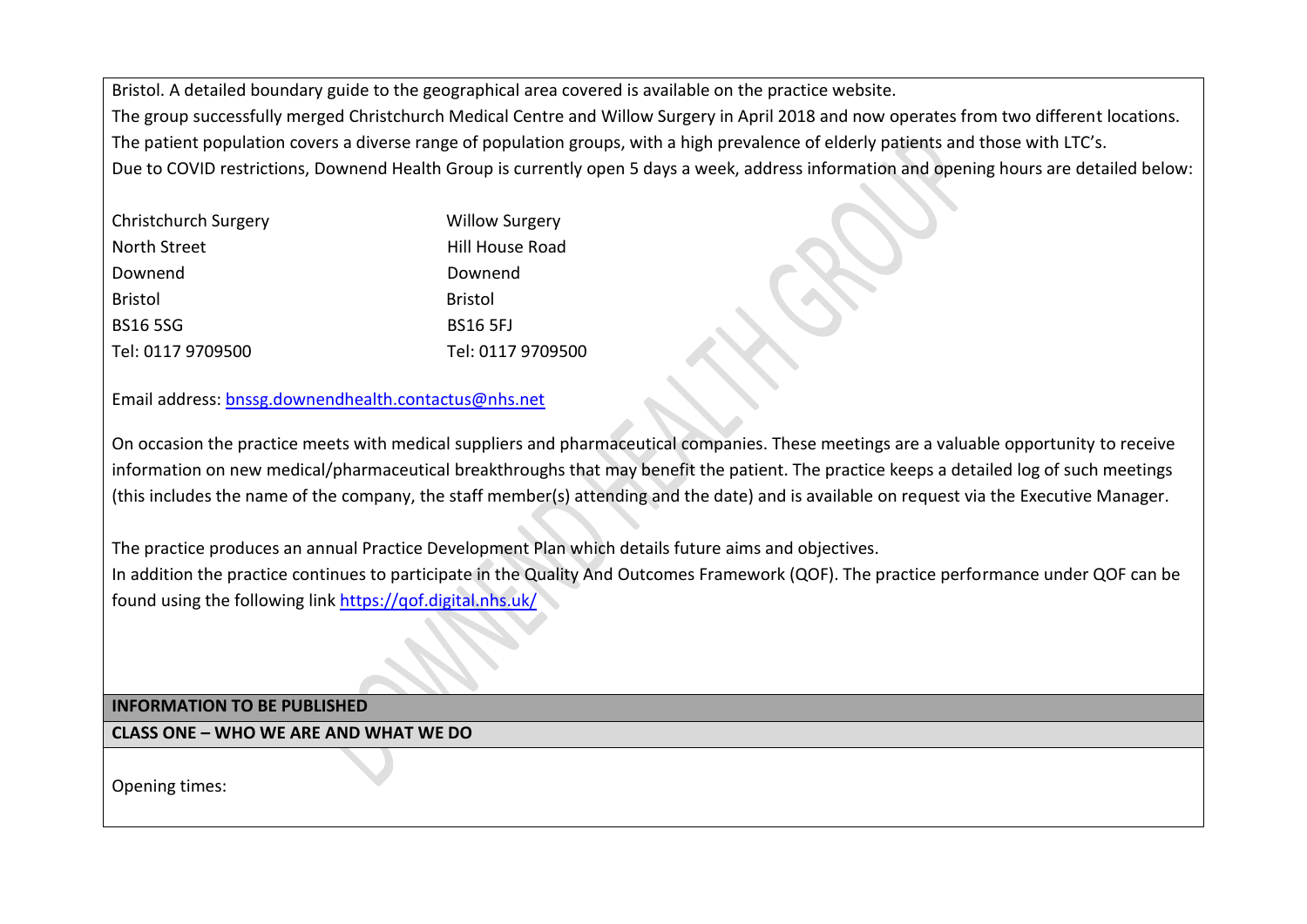| <b>DAY</b> | <b>CHRISTCHURCH SURGERY</b>                                       | <b>WILLOW SURGERY</b> |
|------------|-------------------------------------------------------------------|-----------------------|
| Monday     | 07.30-18.30                                                       | 07.30-18.30           |
| Tuesday    | 07.30-18.30                                                       | 07.30-18.30           |
| Wednesday  | 07.30-18.30                                                       | 07.30-18.30           |
| Thursday   | 07.30-18.30                                                       | 07.30-18.30           |
| Friday     | 07.30-18.30                                                       | 07.30-18.30           |
| Saturday   | Due to COVID restrictions Saturday Surgery is currently suspended |                       |
| Sunday     | Due to COVID restrictions Saturday Surgery is currently suspended |                       |

Due to COVID restrictions extended hours are now being offered between 7.30-8.00am, Monday to Friday at both Surgeries. The extended hours we offered during 18.30-19.30pm Monday to Thursday at Willow Surgery have currently been suspended. Due to COVID restrictions the Improved access hours we offered 8.30-11.45am at weekends at Christchurch Surgery and 18.30 -20.00pm on occasional Friday evenings at Christchurch Surgery have been suspended. Improved Access hours are now being offered during our core hours within additional GP sessions.

All consultations are conducted in English, however the practice uses Language Line if translation services are necessary. Extra emphasis is placed on communicating with patients with sensory impairments or learning disabilities.

Any information held at the practice is retained and destroyed in accordance with NHS guidelines.

**INFORMATION TO BE PUBLISHED CLASS ONE – WHO WE ARE AND WHAT WE DO DOWNEND HEALTH GROUP STAFF STRUCTURE**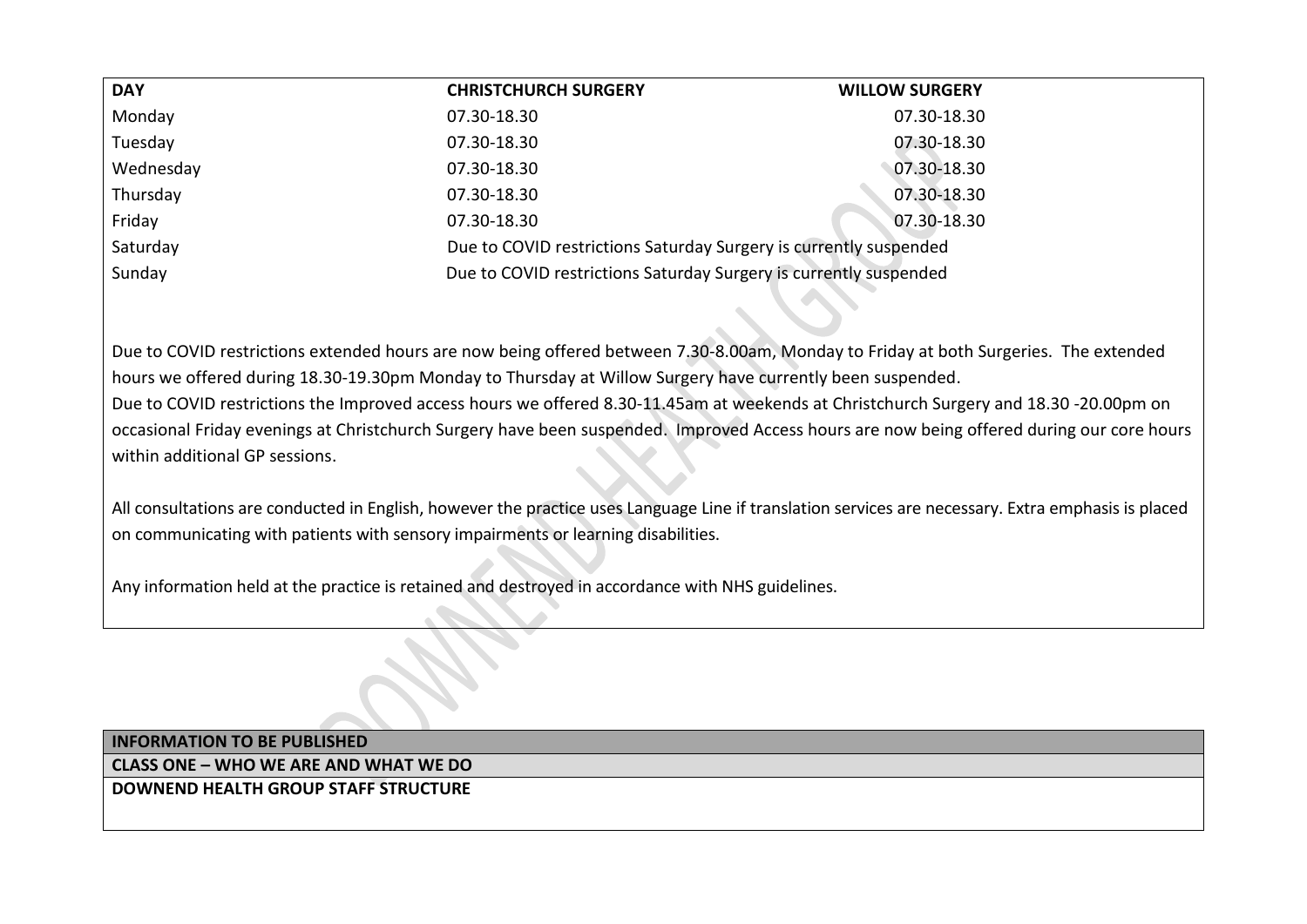#### **EXECUTIVE BOARD**

Includes GP Partners and Executive Managers

# **PARTNERS**

GP members & Clinical Pharmacist

# **EXECUTIVE MANAGERS**

#### **SENIOR MANAGEMENT TEAM**

Clinical Rota Manager

Facilities Lead

Finance Manager

Human Resources Lead

IT Lead

Medical Records Manager

Medicines Team Manager

NHS Contracts Manager

Patient Assistant Manager

Patient Experience Lead

QOF Lead

Scheduled Care Nurse Manager

Urgent Care Manager

#### **INFORMATION TO BE PUBLISHED**

**CLASS ONE – WHO WE ARE AND WHAT WE DO**

**DOWNEND HEALTH GROUP STAFF STRUCTURE cont…** 

**CLINICAL TEAM**

Salaried GP's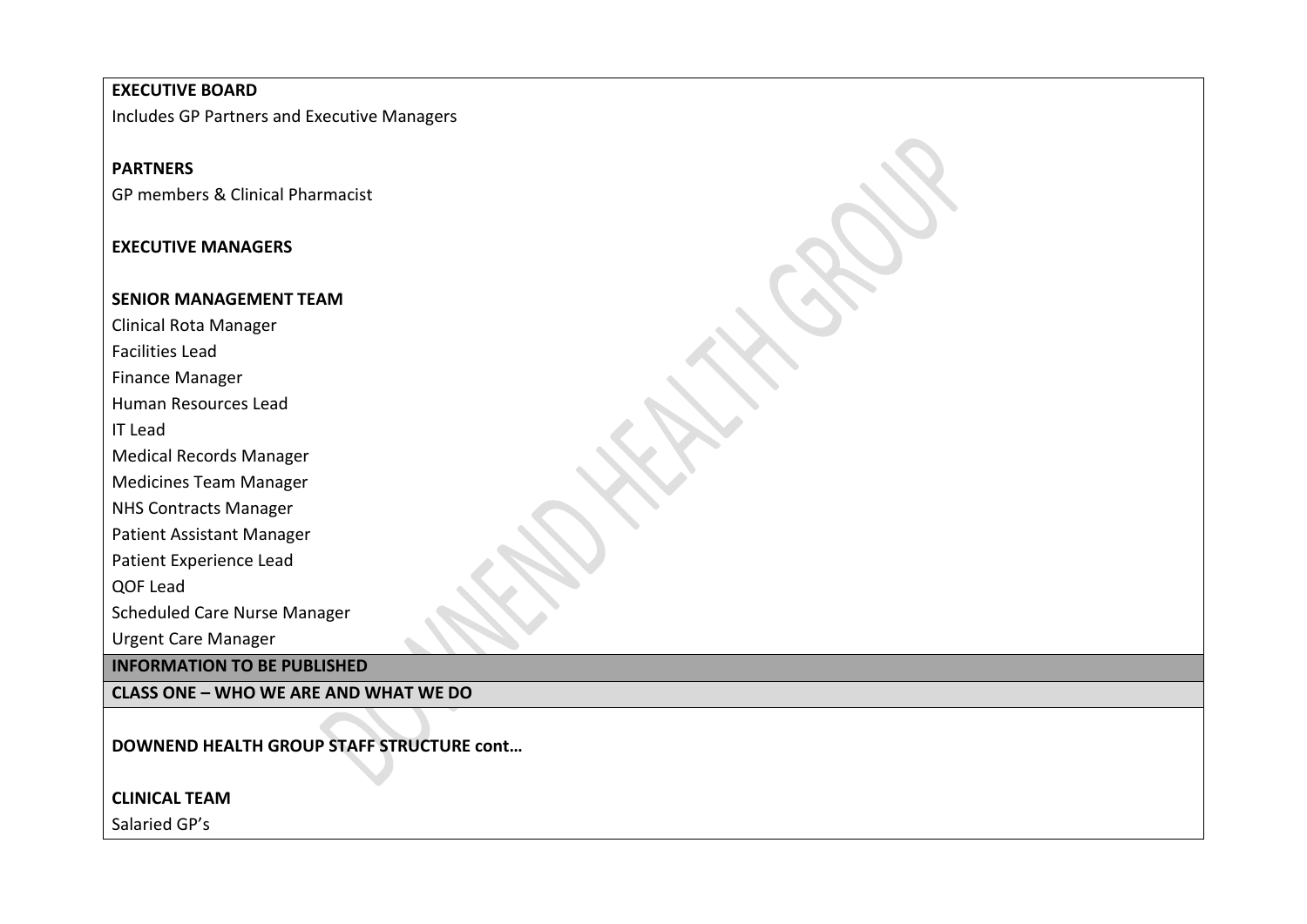| <b>Clinical Pharmacists</b>        |  |
|------------------------------------|--|
| Paramedics                         |  |
| <b>Nurses</b>                      |  |
| Phlebotomists                      |  |
| Health and Well-Being Coach        |  |
| <b>Clinical Care Co-Ordinators</b> |  |
| <b>Trainee Nursing Associate</b>   |  |
| <b>Health Care Assistants</b>      |  |
| <b>Social Prescribers</b>          |  |
|                                    |  |
| <b>NON CLINICAL TEAM</b>           |  |
| Secretaries                        |  |
| <b>Patient Assistants</b>          |  |
| <b>Medicines Management Team</b>   |  |
| <b>Administration Team</b>         |  |

# **INFORMATION TO BE PUBLISHED**

**CLASS TWO – WHAT WE SPEND AND HOW WE SPEND IT**

The practice receives money in accordance with the Personal Medical Services Contract held with NHS England and CCG in exchange for services provided to the patients. Downend Health Group maintains financial data relating to the following:

Income relating to the activities of DHG

Income relating to DHG's participation as part of the network 4 PCN

Partner Drawings

Procurement

Staff Expenditure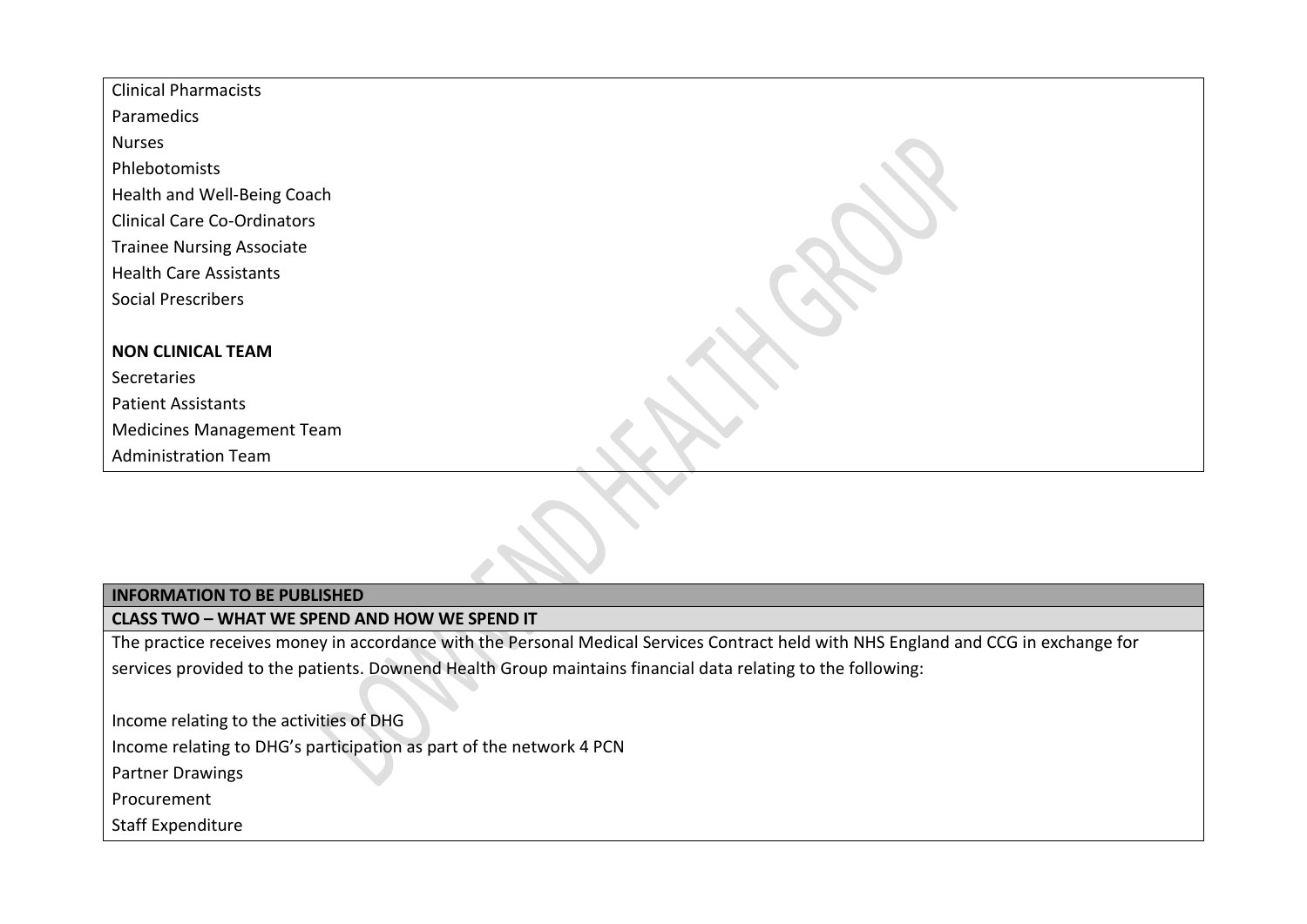Non-Pay Expenditure

**Contracts** 

Declaration of GP's NHS income (available on the practice website).

The above information is available on written request to the Executive Business Manager.

In 2019 the practice received additional funding to make clinical improvements to the premises. This funding was used to create a new clinical area to the second floor of the Christchurch Surgery building.

# **INFORMATION TO BE PUBLISHED**

# **CLASS THREE – WHAT ARE OUR PRIORITIES AND HOW ARE WE DOING**

The practice priority is to provide the best possible, high quality service to our patients within a caring, supportive, safe and confidential environment. Emphasis is given to show respect and courtesy at all times and to involve patients in the decision making process regarding their treatment and care.

Communication is key to promoting good health and wellbeing to patients and the practice ensures that information is readily accessible in different formats.

Downend Health Group aims to be a first class, primary care provider that meets the needs of all of the patients.

After a CQC telephone consultation with the inspector Yogiraj Ragoo in July 2019, the practice received written confirmation that DHG had passed the relevant parameters and a further inspection would not be necessary for at least 12 months. The practice aspires to surpass the fundamental requirements of CQC, through striving for excellence and searching for new areas of improvement and growth. In addition, Downend Health Group endeavours to reach set targets and maintains performance data on any given objective.

Details of the previous, full CQC inspection and subsequent report are available on request in writing to the Executive Manager.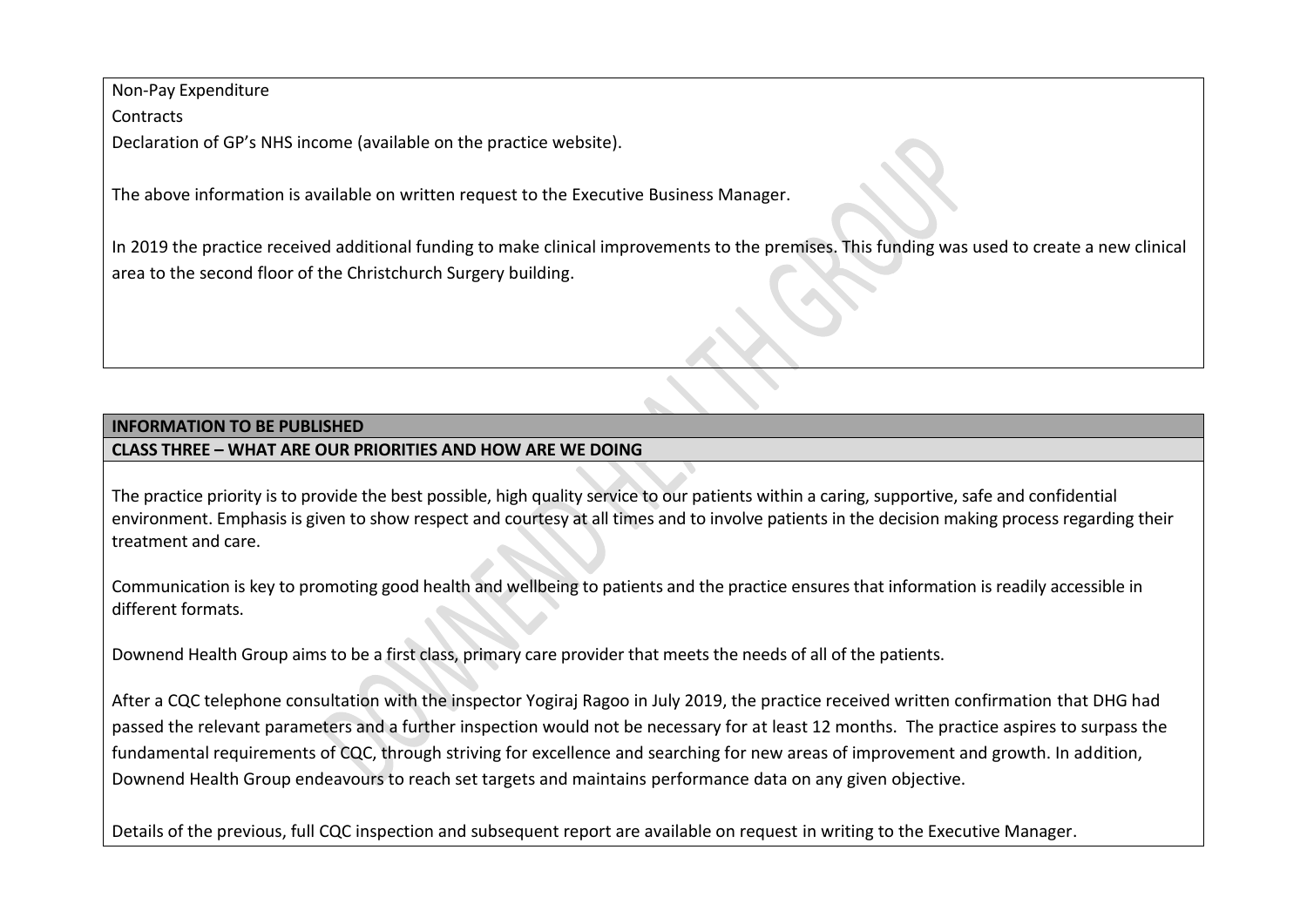The NHS Choices website provides details of the practice performance and patient satisfaction. The latest results can be found by following this link;<https://www.nhs.uk/Services/GP/Overview/DefaultView.aspx?id=L81026>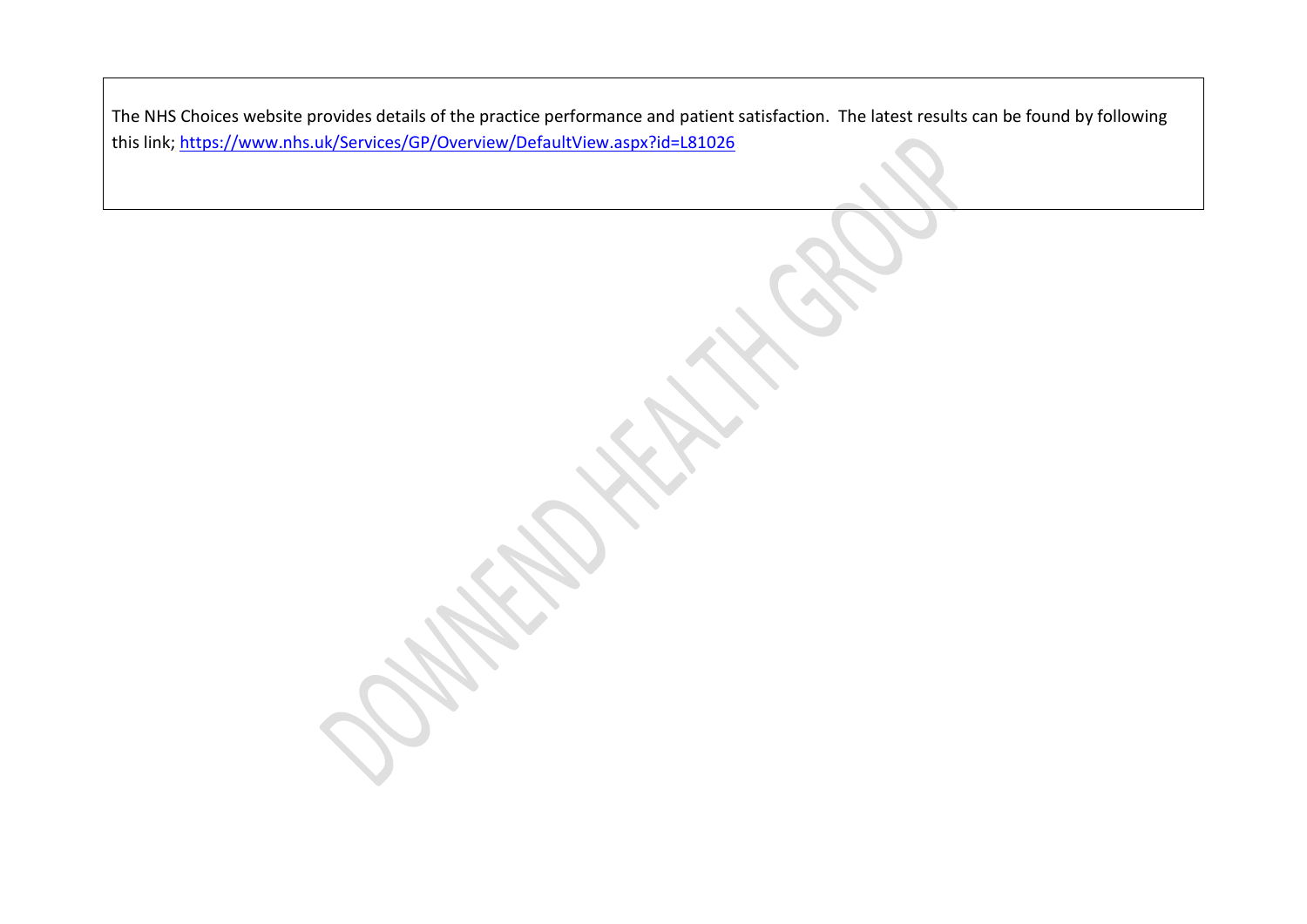# **INFORMATION TO BE PUBLISHED**

#### **CLASS FOUR – HOW WE MAKE DECISIONS**

The varying departments, including clinical, management, multi-disciplinary and administrational teams within Downend Health Group meet at scheduled times throughout the year. This time is used to discuss performance, arising issues and any future action. The meetings are documented in minute form and stored electronically.

Copies of these minutes are available on written request to the Executive Manager.

**INFORMATION TO BE PUBLISHED CLASS 5 – OUR POLICIES AND PROCEDURES**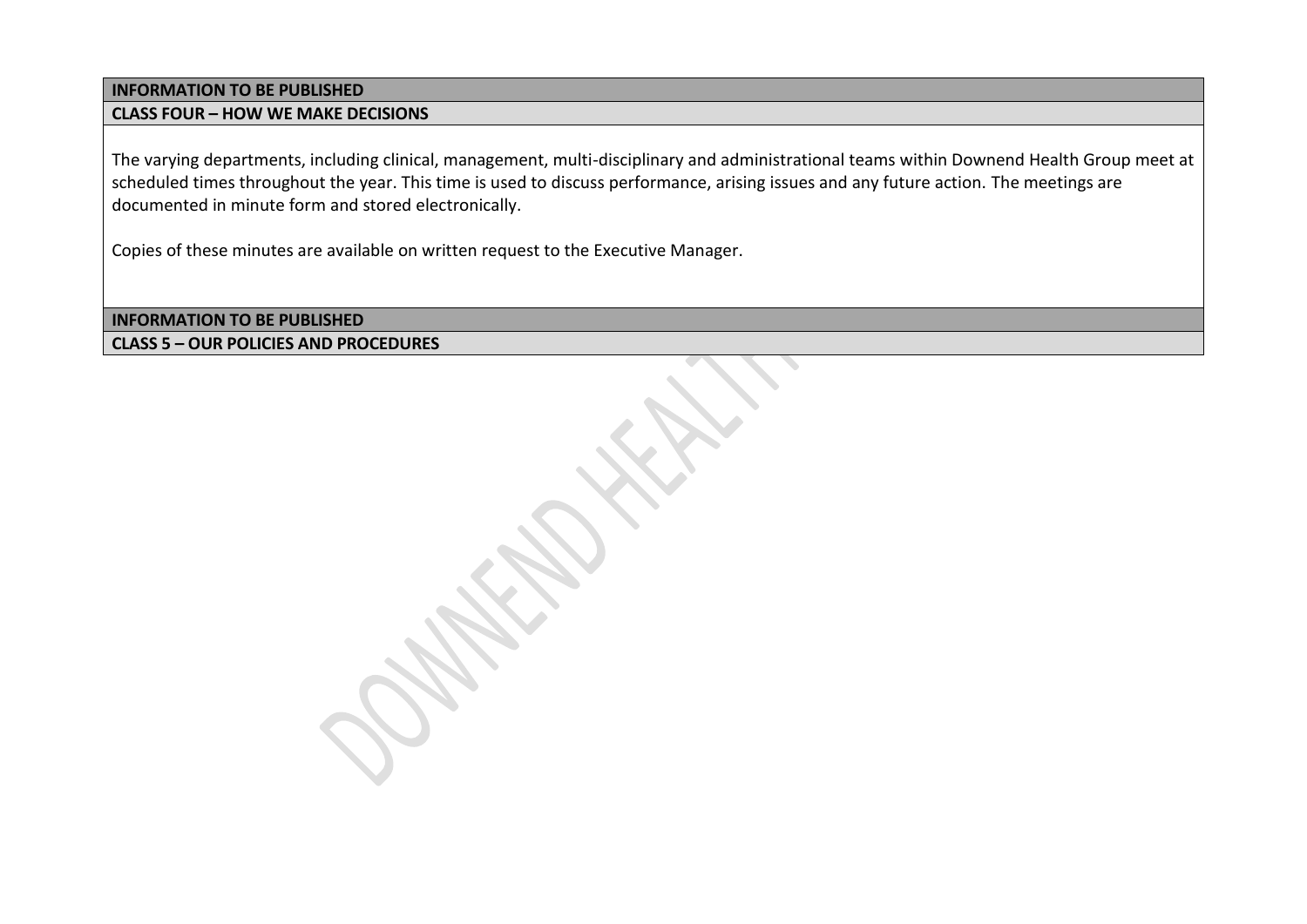Downend Health Group has a fully comprehensive electronic policy, procedure and protocol library in place to manage how to deliver services and responsibilities. The policies cover a very broad spectrum from the expectations on customer service, to employment, to health and safety within the workplace. These policies are both learning guides and instruction tools. They are circulated to all staff for guidance and all documents are reviewed on an annual basis.

The policy list includes, but is not limited to the following documents:

DHG Received Payment For Services Policy DHG Making & Using Visual & Audio Recordings of Patients Guidance And Protocol DHG Willow Surgery CCTV Policy DHG Promoting & Offering E Referral Choice Policy DHG Good Practice Guidelines DHG Quality Improvement Statement DHG Proxy Access Policy DHG Patient Access To Detailed Care Records DHG Patient Data Sharing Protocol DHG Research Ethics With In General Practice DHG Third Party Medical Report Request Protocol DHG Incident Management Procedure DHG Data Security Protection Policy DHG Notification Of Death Protocol DHG Equality & Diversity Policy DHG Health & Safety Policy DHG Equality Act; Christchurch Surgery DHG Equality Act; Willow Surgery DHG Late Arrivals Policy DHG Significant Event Policy DHG Violent & Aggressive Patient Policy

Cont…

DHG Anti Bribery & Corruption Policy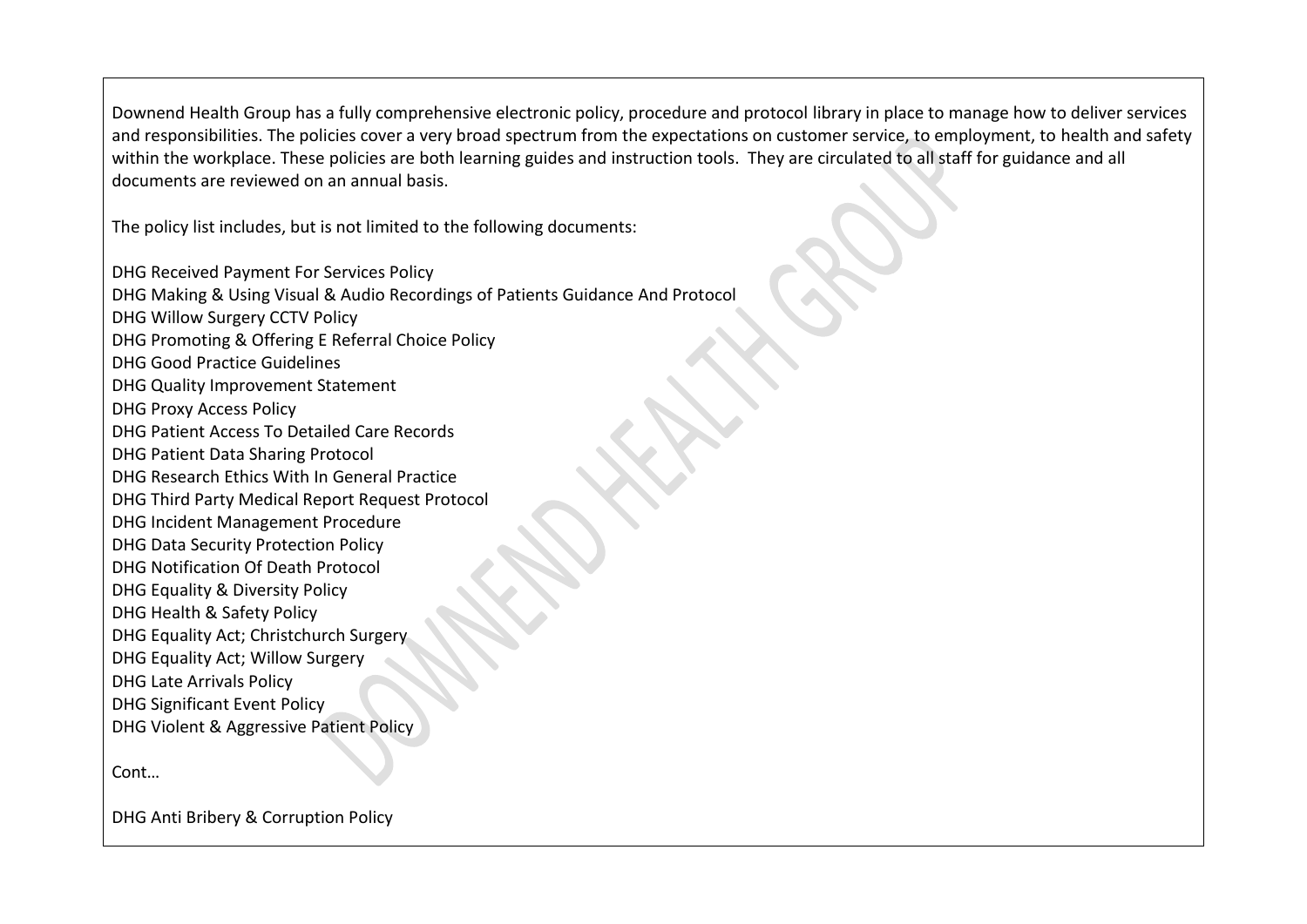DHG Cultural & Religious Policy For Staff & Patients

DHG Patient Participation Leaflet

DHG DNA Policy

DHG Patient Communication Policy

DHG Comments & Complaints Policy

DHG Patient Information Statement

DHG Confidentiality & Security Policy

Copies of any of the above policies are available on request in writing to the Service Quality Lead.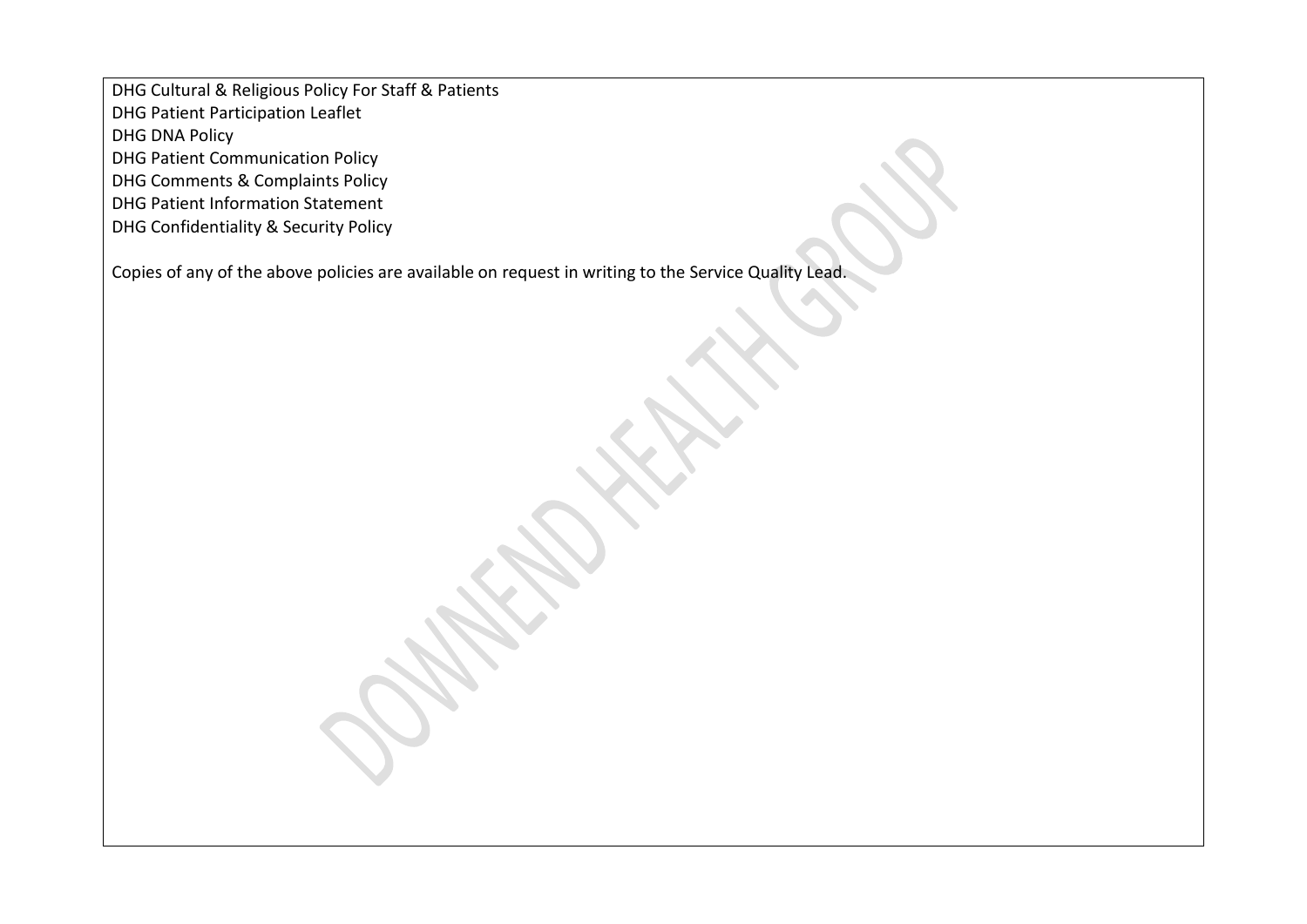# INFORMATION TO BE PUBLISHED

#### CLASS 6 – LISTS AND REGISTERS

Downend Health Group holds a register on gifts offered to the practice staff. This register is available on request in writing to the Executive Manager.

The practice does not maintain any other publicly available register, all other lists remain confidential.

#### INFORMATION TO BE PUBLISHED

CLASS 7 – THE SERVICES WE OFFER

Downend Health Group employs highly skilled staff to provide the best level of care and service to its patients. The practice has a family ethos and employees are well supported and encouraged to develop in their roles. They follow regular training programmes and some clinical staff explore areas of particular interest and specialise in certain fields that include the following;

Diabetes

Substance misuse

Military veteran support

Dermatology

Minor operations

Female contraception

End of life care

Wound management

Learning disabilities

Safeguarding

Female genital mutilation

Travel immunisation

Women's Sexual Health

Baby immunisation